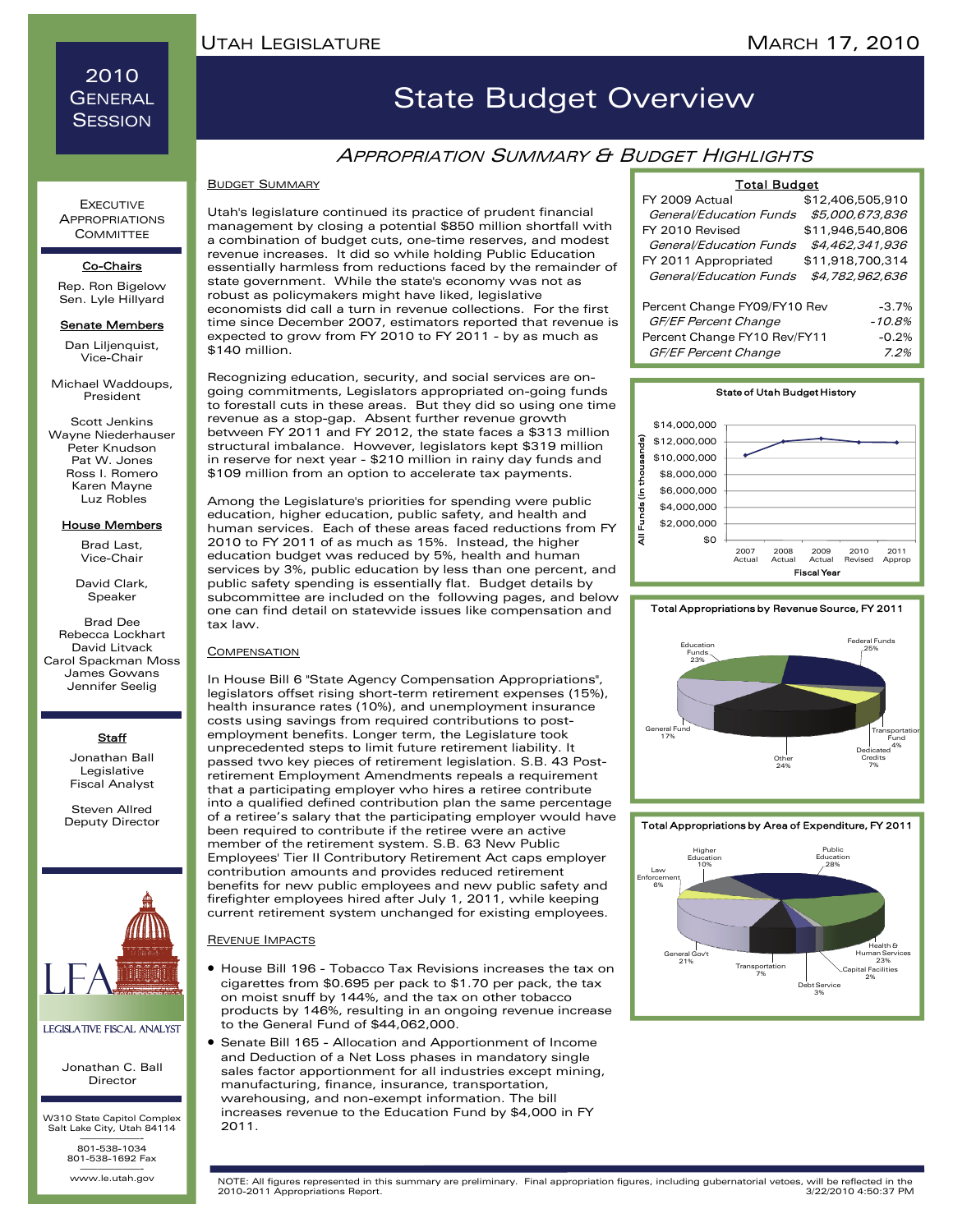## 2010 **GENERAL SESSION**

#### **MEMBERS** OF THE JOINT APPROPRIATIONS **SUBCOMMITTEE**

#### Co-Chairs

Rep. Eric Hutchings Sen. Jon Greiner

#### **Senate Members**

President Michael Waddoups Ben McAdams

#### House Members

Douglas Aagard Richard Greenwood Steven Mascaro Curtis Oda Jennifer Seelig Larry Wiley

#### **Staff**

Steve Jardine, Fiscal Analyst Gary Syphus,

Fiscal Analyst Steve Allred, Deputy Director

The list of major funding initiatives does not include all items funded during the 2010 General Session. A comprehensive list is available upon request and will be included in the 2009- 2010 Appropriations Report.



#### Legislative Fiscal Analyst

Jonathan C. Ball Director

W310 State Capitol Complex Salt Lake City, Utah 84114 ———————- 801-538-1034

801-538-1692 Fax

www.le.utah.gov

# Executive Offices & Criminal Justice

## **APPROPRIATION SUMMARY & BUDGET HIGHLIGHTS**

#### Budget Summary

The Subcommittee oversees various agencies and one branch of government—the Governor's Office, State Auditor, State Treasurer, Attorney General, Public Safety, Corrections, Board of Pardons, Juvenile Justice Services, and the Judicial Branch (Courts).

#### Major Fiscal Adjustments

•Various Ethics Reform bills - Funded bills include: SB 267 (Lobbyist Disclosure and Regulation, \$45,000 Dedicated Credits); HB 329 (Campaign Finance Amendments, \$140,000 General Fund 1-time); HJR 15 (Legislative Ethics Commission, \$14,700 General Fund 1-time); and SJR 3 (Ethics Complaint Procedures, \$700 General Fund).

•HB 324, Public Lands Litigation - Appropriated \$1 million for the Attorney General to file eminent domain and quiet title actions on property possessed by the federal government.

- •Elected Officials (Governor, State Auditor, State Treasurer, and Attorney General) received ongoing FY 2011 funds to replace approximately half of their FY 2010 one-time backfill funds.
- •Children's Justice Centers received ongoing funding to replace 100% of their FY 2010 one-time backfill, and took no additional cuts in FY 2011.
- •Pelt lawsuit settlement \$30 million over the next 4 years including \$1 million in FY 2011.
- Internet Crimes Against Children and Mortgage Fraud \$221,300 General Fund and \$216,200 federal funds.
- •Utah Highway Patrol Funding: maintained funding for 11 UHP programs including state troopers.

•Driver License: (1) Friday openings – Proposed openings include West Valley, Fairpark, Orem, and Farmington with \$1,550,000 in funding. (2) Driver License Rural Service – Beaver and Fillmore offices are scheduled to reopen, Delta office will remain open. Planned re-servicing in Nephi, Panguitch, Kanab, and Loa. (3) Ogden construction – A Driver License office is being constructed to replace the Ogden office with nonlapsing funds.

•Inmate Housing – No early releases - maintained all funding to house state inmates.

- •Parole Violator Center Eliminated \$7,600,000 and backfilled a one-time amount of \$1,700,000.
- •DORA Pilot Project \$2,900,000 to continue for another year
- •Juvenile Offender Receiving Centers scheduled to lose \$4,079,200 and was appropriated \$3,300,000.

•Juvenile Justice Services Private Residential Provider Rate Changes/Residential Beds – was reduced by \$279,100 ongoing General Fund for FY 2011 and \$199,200 one-time General Fund for FY 2010.

•Youth in Custody – Provided \$8,000,000 one-time for anticipated \$8,900,000 federal Medicaid loss.

•Courts Discretionary Reduction – Eliminated \$2,385,600 in personnel and programs.

| Total Budget                 |               |  |
|------------------------------|---------------|--|
| FY 2009 Actual               | \$754,003,250 |  |
| General/Education Funds      | \$548.694.650 |  |
| FY 2010 Revised              | \$803,535,250 |  |
| General/Education Funds      | \$513,978,750 |  |
| FY 2011 Appropriated         | \$778,660,750 |  |
| General/Education Funds      | \$540,790,550 |  |
| Percent Change FY09/FY10 Rev | 6.6%          |  |
| GF/EF Percent Change         | $-6.3%$       |  |
| Percent Change FY10 Rev/FY11 | $-3.1%$       |  |
| GF/EF Percent Change         | 5.2%          |  |



#### Major Funding Initiatives, Cont.

Credits, \$61,960,400

Federal Funds, \$64,448,200

Other, \$105,966,100

- Juvenile Court Judgeship Funded \$320,000 a new judgeship in Washington County.
- Board of Pardons Reduced \$110,000 in one-time General Funds and \$13,900 ongoing.
- Governor's Discretionary Reduction Reduced ongoing General Funds of approximately \$1,010,500 to the Governor's Office in personnel and other discretionary reductions.
- HB 206 "Ban on Smoking Paraphernalia to Minors" at \$17,200
- SB 10"Criminal Offense Penalties Amendments" – The Legislature provided \$31,000 to implement SB 10 which includes penalty enhancements for offenses by those involved in criminal street gangs.

www.le.utah.gov NOTE: All figures represented in this summary are preliminary. Final appropriation figures, including gubernatorial vetoes, will be reflected in the 2010-2011 Appropriations Report.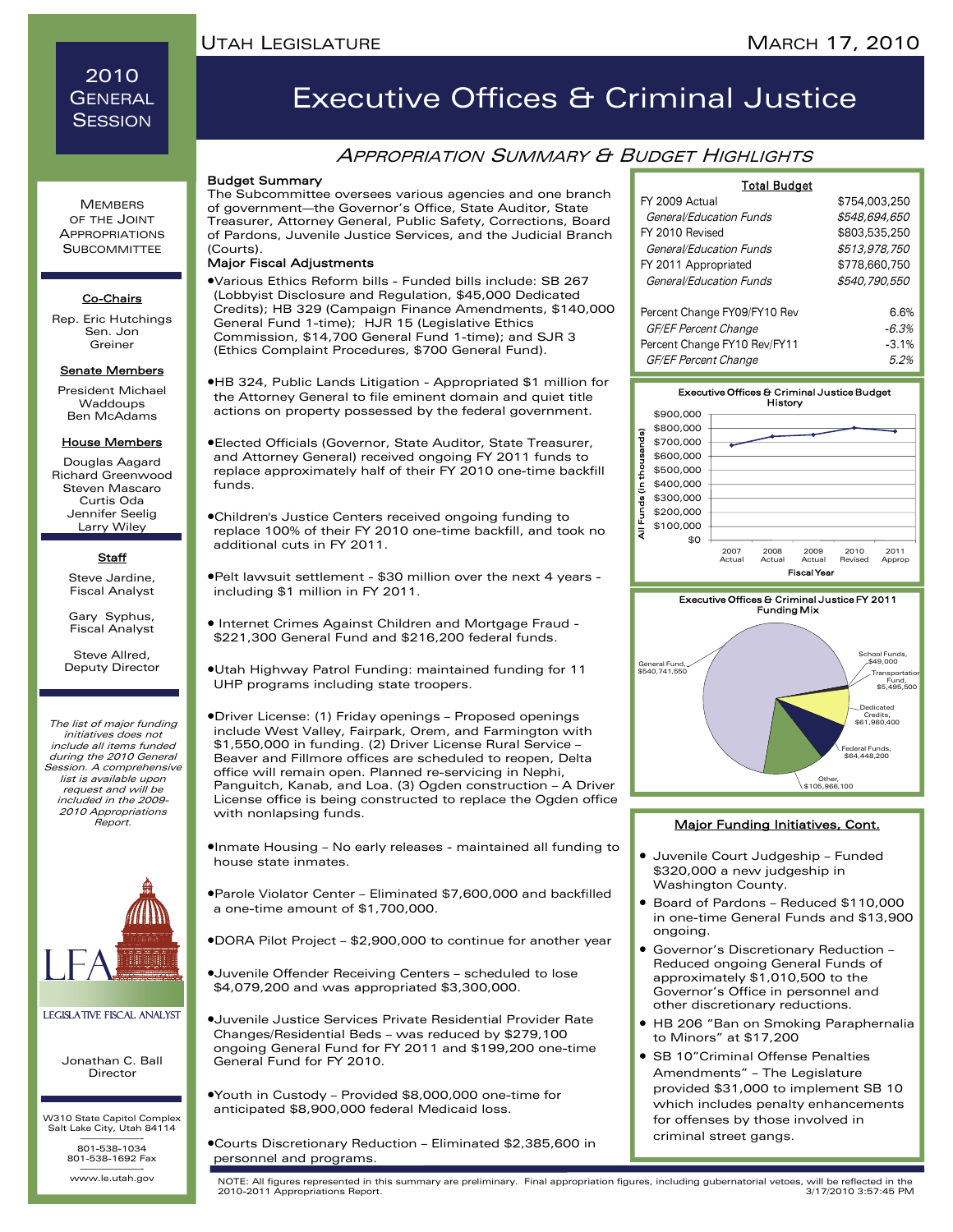## 2010 **GENERAL SESSION**

# Capital Facilities & Government Operations

## **APPROPRIATION SUMMARY & BUDGET HIGHLIGHTS**

### Budget Summary

The subcommittee oversees the Capital Budget, Capitol Preservation Board, Career Service Review Board, Department of Administrative Services, Department of Technology Services, Department of Human Resource Management, and Debt Service.

Operating budgets account for only 10% of the total FY 2011 appropriations to the subcommittee. Of the remaining appropriations, approximately 28% will go toward capital facilities and 62% to debt service.

The subcommittee also approves budgets for statewide internal service funds. Internal service funds provide consolidated services to all agencies, higher education and some local governments. Revenues in the amount of \$282 million are anticipated to be collected by the internal service funds in FY 2011.

#### Major Funding Initiatives

- State Funded Capital Developments: \$202,111,000 (see bottom right).
- Capital Improvements: \$4,977,100 ongoing reduction leaving a total appropriation of \$50,685,400
	- Operation and Maintenance for New Buildings: \$2,898,000
- Debt Service: \$55,743,800 ongoing transportation funds increase to pay for new highway bonds
- Technology Services Internal Service Fund: reduced statewide rates by \$4,253,700 including the implementation of a state-wide data center consolidation
- Career Service Review Board: held harmless in FY 2010 and FY 2011.
- Capital Preservation Board: \$650,000 one-time in FY 2011
- Department of Human Resource Management: \$550,000 one-time in FY 2011
- Department of Technology Services: Restored \$97,500 ongoing in FY 2011 to Omnilink; held harmless in FY 2011—amounts restored \$90,000

Department of Administrative Services:

- Archives held harmless in FY 2011—amounts restored \$82,000
- Finance Transparency Website maintenance \$38,400 one-time in FY 2011
- Purchasing and General Services \$71,400 dedicated credits in FY 2011 for support services provided to Western States Contracting Alliance

Jail Reimbursement: \$234,100 from beginning nonlapsing balances in FY 2010; \$3,000,000 ongoing and \$3,000,000 one -time in FY 2011

| <b>Total Budget</b>          |               |
|------------------------------|---------------|
| FY 2009 Actual               | \$481,650,600 |
| General/Education Funds      | \$247,376,100 |
| FY 2010 Revised              | \$386,759,600 |
| General/Education Funds      | \$147,992,500 |
| FY 2011 Appropriated         | \$591,861,800 |
| General/Education Funds      | \$262,406,700 |
|                              |               |
| Percent Change FY09/FY10 Rev | $-19.7%$      |
| GF/EF Percent Change         | $-40.2%$      |
| Percent Change FY10 Rev/FY11 | 53.0%         |
| GF/EF Percent Change         | 77.3%         |





#### State Funded Capital Development Projects

| UVU Health Science Building           | \$45,000,000  |
|---------------------------------------|---------------|
| DSC Centennial Commons Bldg.          | 35,000,000    |
| SLCC Instructional and Admin. Complex | 29,000,000    |
| UNG Upgrades and Repairs to Armories  | 4,000,000     |
| USU Agricultural Building G.O. Bond   | 43,111,000    |
| <b>USTAR State Funded</b>             | 46,000,000    |
| <b>Total State Funded:</b>            | \$202,111,000 |

#### Non-State Funded Capital Development Projects

| UU Ambulatory Care Complex           | \$119,541,000 |
|--------------------------------------|---------------|
| <b>UU Orthopaedic Center</b>         | 25,000,000    |
| WSU Phase I Student Housing          | 15,000,000    |
| UU Ambassador Building               | 12,000,000    |
| <b>UU University Guest House</b>     | 10,000,000    |
| UU Henry Eyring Building             | 17,878,000    |
| SUU Museum of Art                    | 10,000,000    |
| Ogden Driver License Building        | 3,294,000     |
| USU Botanical Center Classroom Bldg. | 3,000,000     |
| Residential Facility for the Blind   | 1,497,000     |
| <b>Total Non-State Funded</b>        | \$217,210,000 |

**MEMBERS** OF THE JOINT APPROPRIATIONS **SUBCOMMITTEE** 

#### Co-Chairs

Rep. Stephen Clark Sen. Curtis Bramble

#### **Senate Members**

 Wayne Niederhauser Brent Goodfellow

#### House Members

 Brad Dee Craig Frank Gage Froerer Fred Hunsaker Stephen Sandstrom Laura Black Janice Fisher

### **Staff**

Rich Amon, Fiscal Analyst

Gary Ricks, Fiscal Analyst

The list of major funding initiatives does not include all items funded during the 2010 General Session. A comprehensive list is available upon request and will be included in the 2010- 2011 Appropriations Report.



## Legislative Fiscal Analyst

Jonathan C. Ball Director

W310 State Capitol Complex Salt Lake City, Utah 84114 ———————- 801-538-1034 801-538-1692 Fax

www.le.utah.gov

www.le.utah.gov NOTE: All figures represented in this summary are preliminary. Final appropriation figures, including gubernatorial vetoes, will be reflected in the 2010-2011 Appropriations Report.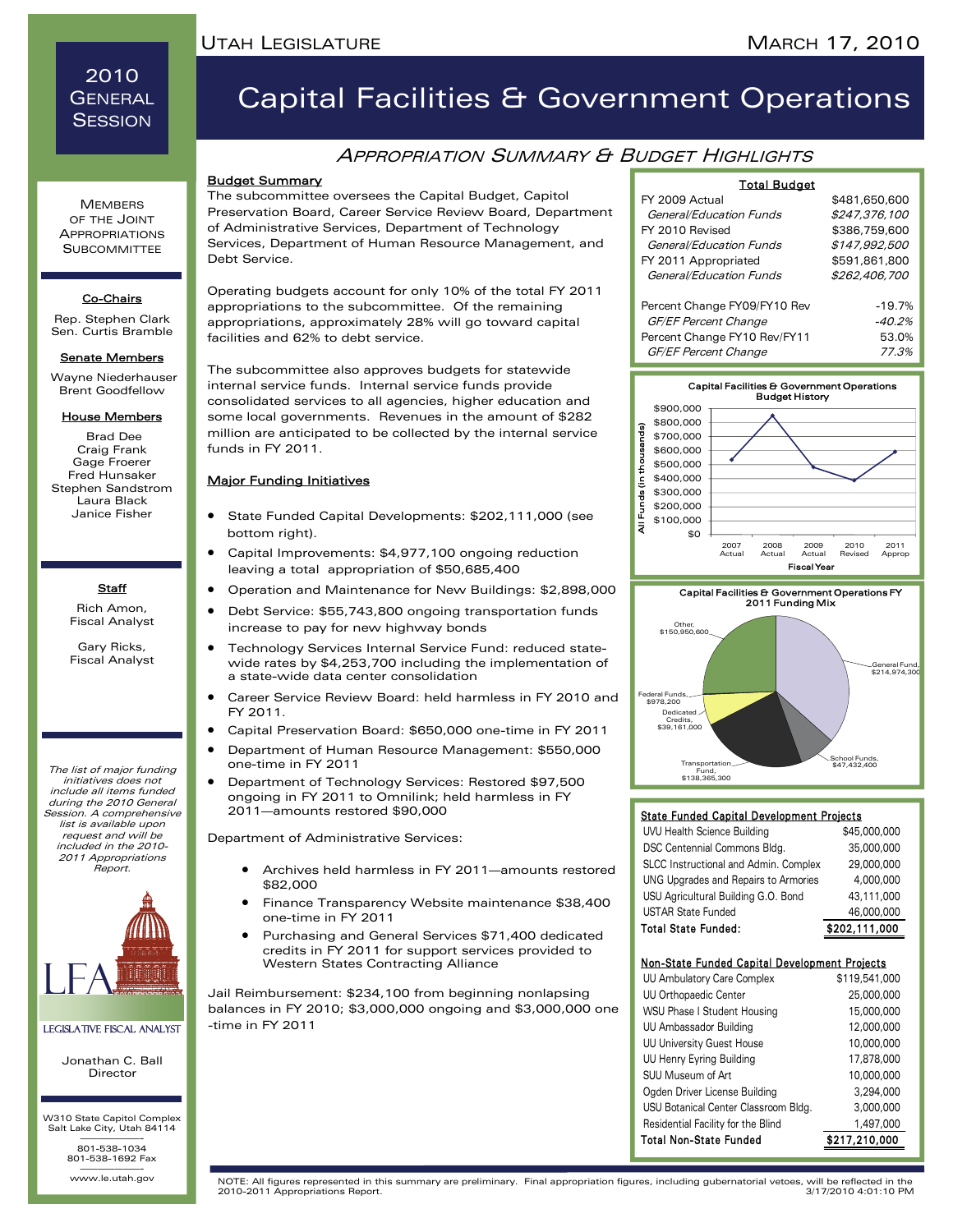## 2010 **GENERAL SESSION**

# Commerce & Workforce Services

## APPROPRIATION SUMMARY & BUDGET HIGHLIGHTS

#### BUDGET SUMMARY

The eight agencies overseen by the Commerce and Workforce Services Appropriations Subcommittee make up the most diverse portfolio of the nine appropriations subcommittees. The committee hears and makes recommendations on Alcoholic Beverage Control, Commerce, Financial Institutions, Insurance, Labor Commission, Public Service Commission, Department of Workforce Services, and Utah State Office of Rehabilitation. The appropriations subcommittee has included items such as the Unemployment Trust Fund, Food Stamp Trust Fund, Employers Reinsurance Fund, and Employer Uninsured Funds that were included in the appropriation process prior to the 2009 General Session.

#### **MAJOR FUNDING INITIATIVES AND REALLOCATIONS**

During the 2010 General Session the Department of Workforce Services single line item was broken into three separate line items, Department of Workforce Services, Unemployment Insurance Administration, and Unemployment Compensation Fund for FY 2011. HB 2 also set up three additional line items that will come into the appropriation in FY 2012. These are Department of Workforce Service-Administration, Department of Workforce Services-Policy and Operation, and Department of Workforce Services-General Assistance. These newly created line items will enable the Legislature to better understand how funds are appropriated and how they are being expended by the Department of Workforce Services.

Department of Alcoholic Beverage Control-Parents Empowered Program was transferred to a new line item, Department of Alcoholic Beverage Control-Parents Empowered Program.

Other funding increases and decreases that were approved by the Legislature:

- Department of Workforce Services-the Legislatures passed an on-going reduction of \$3,300,000 for Administrative, Technical and Program System Efficiencies, but also appropriated \$2,000,000 one-time from the DWS's Special Administrative Expense Fund. The Legislature also passed intent language that any funds are transferred between DWS's schedule of programs need to be presented to the Legislature.
- Department of Alcoholic Beverage Control received increases for bond payments and operations maintenance of \$1,986,000 but, also received reductions of \$653,200 for reduction store clerks and discretion pay increases.
- Utah High Risk Insurance pool received a \$425,000 ongoing reduction. This may affect future health care liabilities of this program.
- The Labor Commission received an ongoing appropriation of \$1,900,000 from the newly created General Fund Restricted Account-Industrial Accident Restricted Account, which replaces all funding from Uninsured Employers Fund. This will help to more quickly fund the liability in the UEF Fund.

Bills that passed affecting the Commerce and Workforce Services Appropriations Subcommittee agencies:

• HB 294-Health Insurance Reform Amendments which allows the Department of Insurance to further develop Utah's Health Insurance Exchange with software development and Defined Risk Adjuster Board.

| <b>Total Budget</b>                                  |                  |
|------------------------------------------------------|------------------|
| FY 2009 Actual                                       | \$1,261,947,700  |
| General/Education Funds                              | \$101,054,100    |
| FY 2010 Revised                                      | \$1,100,917,000  |
| General/Education Funds                              | \$104,271,800    |
| FY 2011 Appropriated                                 | \$1,392,349,900  |
| General/Education Funds                              | \$100,049,000    |
| Percent Change FY09/FY10 Rev<br>GF/EF Percent Change | $-12.8%$<br>3.2% |
| Percent Change FY10 Rev/FY11                         | 26.5%            |
| GF/EF Percent Change                                 | -4.0%            |





#### Other Bills with Impact

The following bill passed which impact the Commerce and Workforce Services Appropriations Subcommittee:

- HB 36 S02, HB 35 S02, HB 28 and HB 38-made changes to the Controlled Substance Database which is maintain by the Department of Commerce, Division of Occupational and Professional Licensing. These bills further clarified the purpose and use of the database.
- HB 18-Unemployment Insurance Amendments which made changes to Utah's Unemployment Compensation Fund that allow individuals to receive additional benefits.

#### **MEMBERS** OF THE JOINT APPROPRIATIONS **SUBCOMMITTEE**

#### Co-Chairs

Sen. David Hinkins Rep. Mike Morley

**Senate Members** 

Karen Mayne

#### House Members

Jim Bird James Dunnigan Ryan Wilcox Susan Duckworth Lynn Hemmingway Brian King

#### **Staff**

Danny Schoenfeld, Fiscal Analyst

The list of major funding initiatives does not include all items funded during the 2010 General Session. A comprehensive list is available upon request and will be included in the 2010- 2011 Appropriations Report.



#### Legislative Fiscal Analyst

Jonathan C. Ball Director

W310 State Capitol Complex Salt Lake City, Utah 84114 ———————- 801-538-1034 801-538-1692 Fax

www.le.utah.gov

www.le.utah.gov NOTE: All figures represented in this summary are preliminary. Final appropriation figures, including gubernatorial vetoes, will be reflected in the 2010-2011 Appropriations Report,.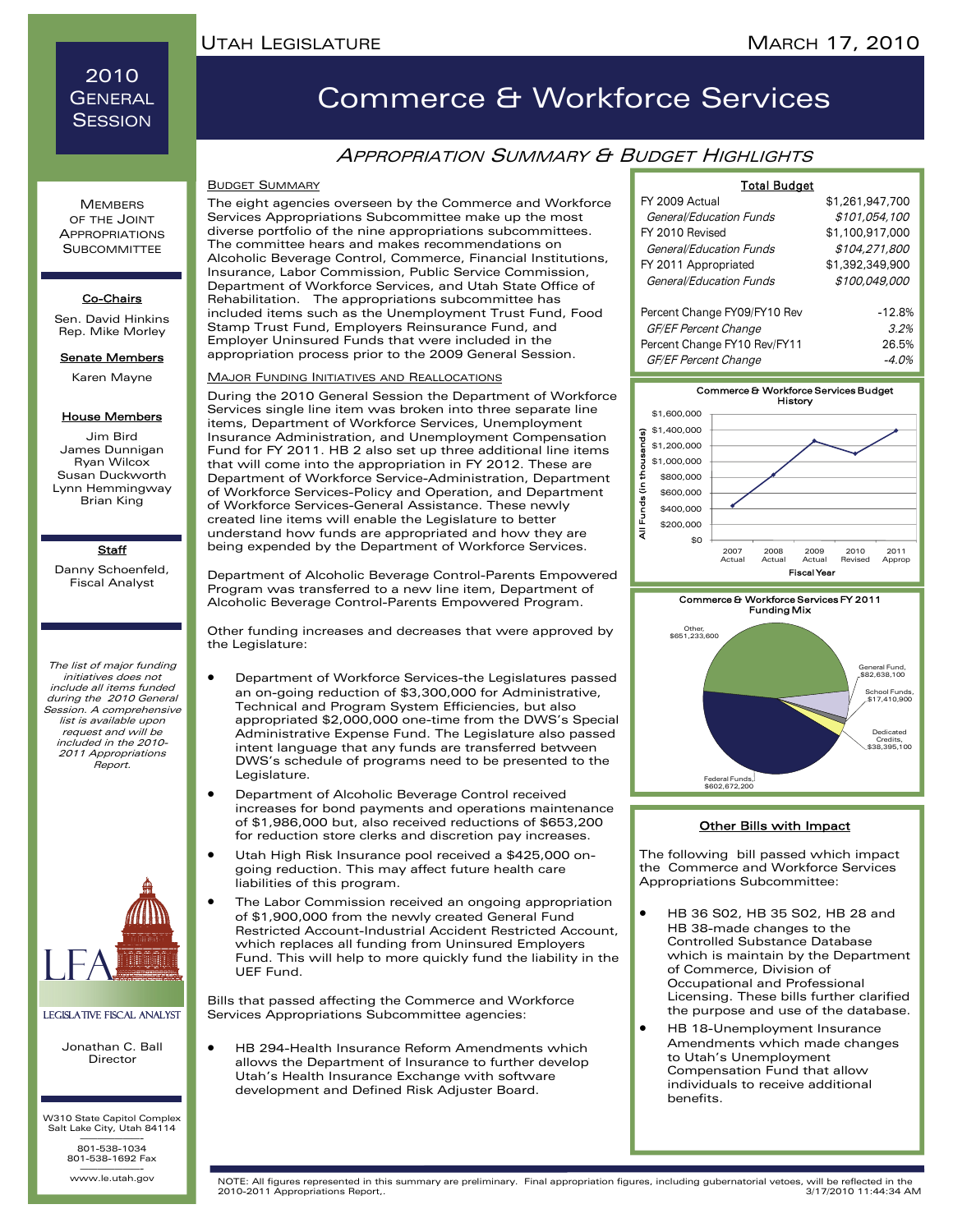2010 **GENERAL SESSION** 

**MEMBERS** OF THE JOINT APPROPRIATIONS **SUBCOMMITTEE** 

Co-Chairs Rep. Sheryl Allen Sen. Ralph Okerland **Senate Members** Gene Davis Jerry Stevenson House Members Julie Fisher Christopher Herrod Todd Kiser Jackie Biskupski Christine Johnson **Staff** Andrea Wilko, Chief Economist & Fiscal Manager Thomas Young, Economist & Fiscal Analyst

## Economic Development & Revenue Community & Culture

## APPROPRIATION SUMMARY & BUDGET HIGHLIGHTS

#### Budget Summary

The Economic Development and Revenue Committee provides budget oversight for the Department of Community and Culture, the Governor's Office of Economic Development, the Tax Commission and USTAR. The Department of Community and Culture has a primary purpose of creating, preserving and promoting cultural infrastructures.

#### Major Funding Initiatives

- GOED One-time \$1,000,000 UBIDS; \$350,000 World Trade Center; \$605,000 Health System Reform; \$50,000 Manufacturer's Extension Partnership; \$650,000 Sports Commission; \$25,000 Utah Council for Citizen Diplomacy; \$35,000 Center for Education Business and the Arts; \$5,000 Special Olympics; \$10,000 High School Hall of Fame; \$30,000 Utah Summer Games; \$6,950,000 Tourism Marketing.
- ARRA Funds: Weatherization \$19,011,200; Community Service Block Grant \$1,000,000; Homeless Prevention \$3,100,000; Community Development Block Grant \$1,000,000.
- Working Family EITC Initiative restored \$55,000.
- Transitional funding for Folk Arts program of \$40,000 onetime.
- Targeted Grants: Moab Music Festival \$50,000 one-time, Ogden Children's Museum \$5,000 one-time, Taylorsville Dayzz Symphony \$5,000 one-time, and The Leonardo \$35,000 one-time.
- Eliminated 2 FTE's in DCC and reduced the Centers of Excellence program in GOED.
- Restored funding for the Huntsman Cancer Center by \$1,000,000 one-time FY 2011.
- One-time ARRA funding of \$1,800,000 for housing specialists to mitigate foreclosures.
- Tax Commission authorized an ongoing reduction of 11 FTE, equating to a 1.4% agency-wide personnel reduction (\$620,500).
- Tax Commission allocated \$250,000 to expand the hours of the South Valley DMV to Fridays.
- Tax Commission the Subcommittee authorized the elimination of incentive awards for outstanding on-the-job performance (\$233,600).
- USTAR authorized the slowing of recruitment of researchers at the University of Utah and Utah State. The new areas of Intuitive Buildings, Veterinary Diagnostics and Infectious Disease, and Cell Therapy and Regenerative Medicine teams will experience a reduction of 21.6% of planned FY 2011 expenditures.
- USTAR reallocated \$5 million of the \$33 million ARRA funds originally designated to USTAR. This eliminates funding USTAR planned to use for new research teams and other strategic initiatives.

| <b>Total Budget</b>          |               |
|------------------------------|---------------|
| FY 2009 Actual               | \$334,647,600 |
| General/Education Funds      | \$130,427,500 |
| FY 2010 Revised              | \$475,689,100 |
| General/Education Funds      | \$102,623,400 |
| FY 2011 Appropriated         | \$506,041,900 |
| General/Education Funds      | \$106,000,900 |
|                              |               |
| Percent Change FY09/FY10 Rev | 42.1%         |
| GF/EF Percent Change         | $-21.3%$      |
| Percent Change FY10 Rev/FY11 | 6.4%          |
| GF/EF Percent Change         | 3.3%          |





#### Legislative Fiscal Analyst

LFA

The list of major funding initiatives does not include all items funded during the 2010 General Session. A comprehensive list is available upon request and will be included in the 2010- 2011 Appropriations Report.

> Jonathan C. Ball Director

W310 State Capitol Complex Salt Lake City, Utah 84114 ———————- 801-538-1034 801-538-1692 Fax

www.le.utah.gov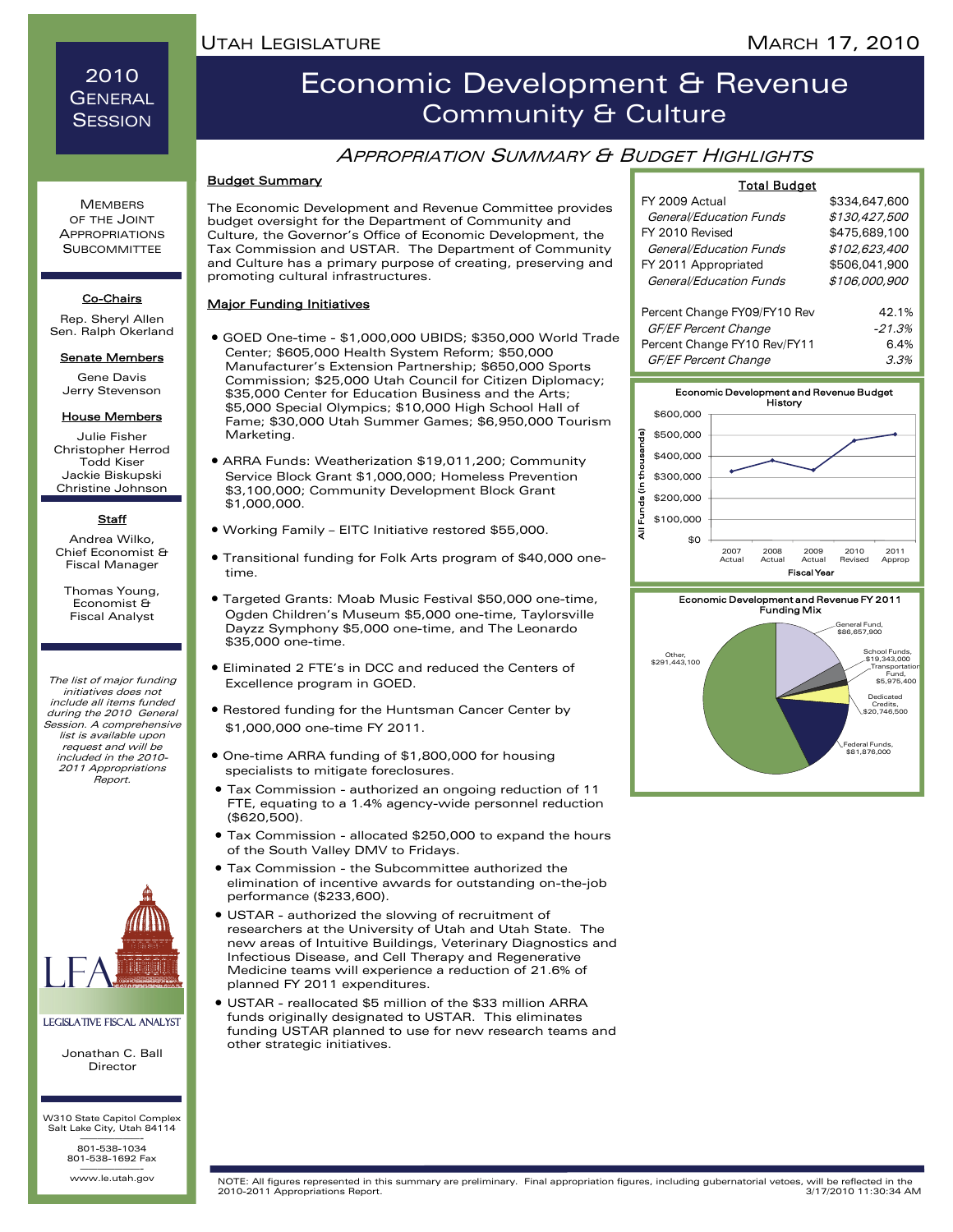## 2010 **GENERAL SESSION**

## Department of Health

### **APPROPRIATION SUMMARY & BUDGET HIGHLIGHTS**

#### BUDGET SUMMARY

For the Department the Health overall, the FY 2011 appropriated budget is \$45,214,500 under the FY 2010 revised budget which represents a 2.0 percent decrease. The General Fund increased by \$38,067,700 or 14.3 percent. The General Fund increase is primarily due to significantly less swapping of General Fund for federal stimulus in FY 2011 as compared to FY 2010.

#### **MAJOR FUNDING INITIATIVES**

- Federal Stimulus Monies \$45,954,100 Federal Funds in FY 2011 and \$15,319,300 in FY 2010 from a temporary increase in the match rate for Medicaid services
- Use of Federal Stimulus Monies FY 2011 \$45 million for Medicaid caseload and inflation and \$1 million exchange for an equal one–time reduction of General Fund
- Use of Federal Stimulus Monies FY 2010 \$7.1 million from funding supplemental caseload growth, \$4.9 million exchange for one-time General Fund, \$1.5 million dental rate backfill, \$1.2 million State costs Houghton lawsuit, and \$0.7 million delay start of FY 2010 reductions
- Medicaid Inflation & Caseload/Utilization Increases \$17,137,500 one-time funding in FY 2010 for anticipated caseload growth
- Increased Recoveries in Medicaid in response to [Legislative](http://www.le.utah.gov/audit/09_12rpt.pdf)  [Audit 2009-12](http://www.le.utah.gov/audit/09_12rpt.pdf), the Legislature reduced (\$83,600) General Fund in FY 2010 with (\$5,818,000) ongoing reduction in FY 2011, offset one-time by \$3,386,800 for the Department to increase their avoidance of fraud, waste, and abuse in Medicaid
- Emergency Room Payment Error (\$1,249,300) in FY 2010 and (\$1,703,000) in FY 2011 from correcting a previous error in reimbursements for Medicaid clients visiting emergency rooms
- Medicaid Managed Care in response to Legislative Audit [2010-01](http://www.le.utah.gov/audit/10_01rpt.pdf), the Legislature reduced (\$1,598,300) ongoing with \$932,700 one-time backfill for the Department to realize improvements in Medicaid managed care
- Medicaid Computer System Upgrade \$3,000,000 one-time to begin replacement of 1975-style Medicaid Management Information System
- HMO Administrative Reduction Delay \$850,000 one-time Report. **Example 3 Compared Fund to delay reductions to managed care BUDGET POLICY INITIATIVES** administrative reimbursement until FY 2012
	- Clawback Payments: (\$10,547,000) in FY 2010 and (\$6,593,000) one-time in FY 2011 from reduced payments to the federal government
	- Lower Asset Level for Medicaid pregnancies (\$3,201,900) savings beginning in FY 2012 from lowering the asset test from \$5,000 to \$3,000 for pregnant clients on Medicaid
	- Outpatient Reimbursement Changes (\$716,600) in FY 2010 and (\$4,425,800) with \$739,200 in one-time backfill from the General Fund and another \$1,000,000 from restricted revenue for changes to how we reimburse in Medicaid (primarily from moving away from paying a percentage of billed charges)
	- Executive Order- (\$687,600) from Governor Order to reduce Personnel Services by 3% in second half of FY 2010
	- Personnel Reductions (\$5,300) in FY 2010 and (\$420,000) from vacant positions, (\$6,700) in FY 2010 and (\$122,000) from personnel services, as well as (\$60,000) through lower salaries for replacing 23 retirees'
	- One-time Funding Swaps (\$4,226,100) in FY 2010 and (\$7,180,000) one-time FY 2011 exchanged for other funding sources, primarily from the Medicaid Restricted and Tobacco Settlement Accounts

| FY 2009 Actual               | \$2,089,029,200 |
|------------------------------|-----------------|
| General/Education Funds      | \$307,342,400   |
| FY 2010 Revised              | \$2,210,344,500 |
| General/Education Funds      | \$266,661,000   |
| FY 2011 Appropriated         | \$2,165,130,000 |
| General/Education Funds      | \$304,728,700   |
|                              |                 |
| Percent Change FY09/FY10 Rev | 5.8%            |
| <b>GF/EF Percent Change</b>  | $-13.2%$        |
| Percent Change FY10 Rev/FY11 | $-2.0%$         |

Total Health Budget

GF/EF Percent Change 14.3%





- •SB 41 Drug Utilization Review Board Amendments - permits the Drug Utilization Review Board to consider costs, as well as other factors, when determining whether a drug should be placed on the prior approval program for annual savings of \$118,200.
- •SB 273 Hospital Assessments allows hospitals to pay an assessment which will be used to raise inpatient hospital reimbursement by a net of \$31,118,100 in FY 2010, \$95,354,300 in FY 2011, and \$86,630,500 in FY 2012.
- •HB 397 Medicaid Program Amendments – Department of Health required to report on medical home model, direct contracting for primary care services, and conduct more internal audits of Medicaid.

**MEMBERS** OF THE JOINT APPROPRIATIONS **SUBCOMMITTEE** 

Co-Chairs Sen. Allen Christensen Rep. John Dougall

#### Senate Members

Margaret Dayton Dan Lilienquist Pat Jones

#### House Members

Ben Ferry Keith Grover Kraig Powell Paul Ray Rebecca Chavez-Houck David Litvack Ronda Menlove

#### **Staff**

Russell Frandsen, Fiscal Analyst, Health

Stephen Jardine, Fiscal Analyst, Human Services

The list of major funding initiatives does not include all items funded during the 2010 General Session. A comprehensive list is available upon request and will be included in the 2010- 2011 Appropriations



#### Legislative Fiscal Analyst

Jonathan C. Ball Director

W310 State Capitol Complex Salt Lake City, Utah 84114 ———————- 801-538-1034

801-538-1692 Fax

www.le.utah.gov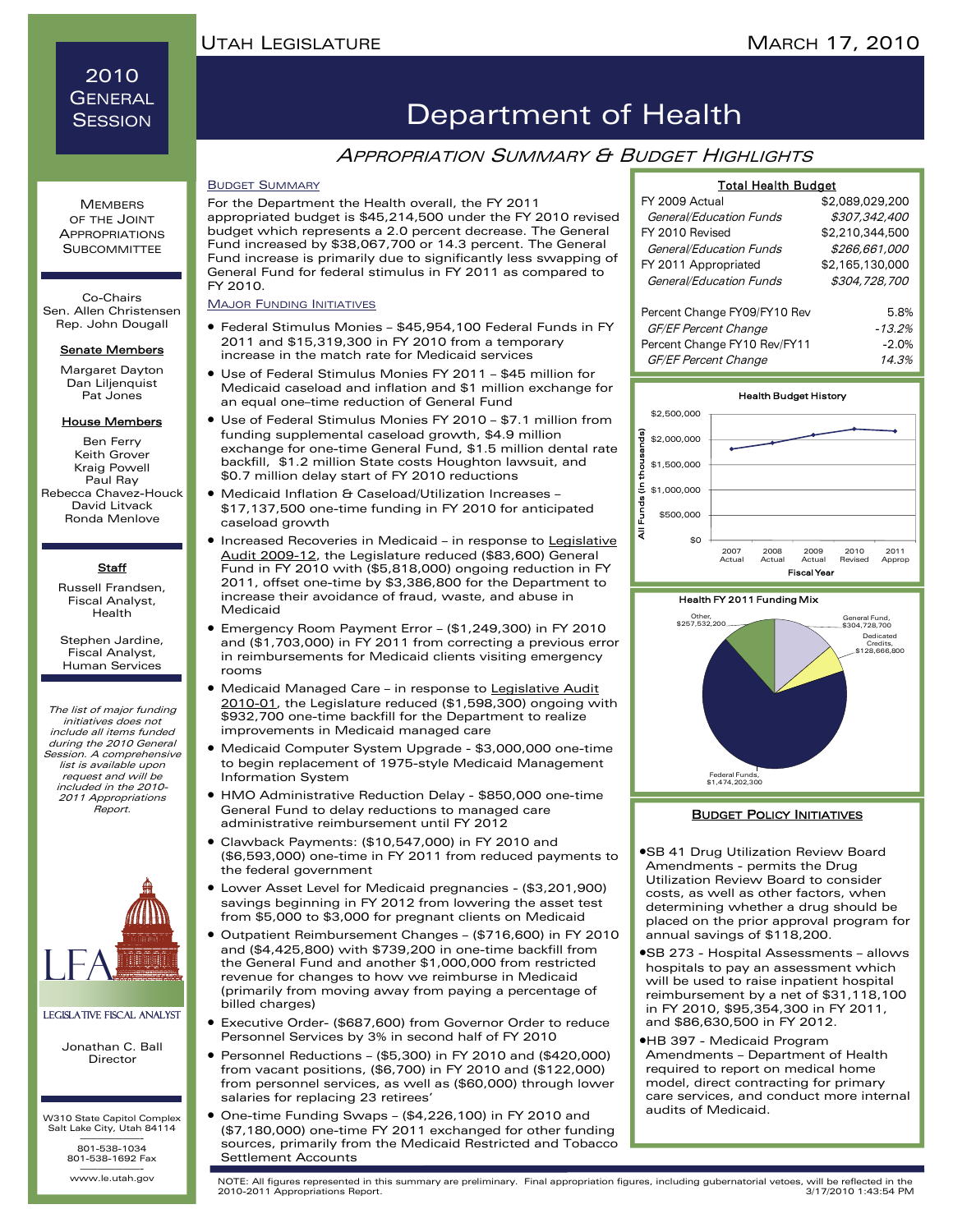## 2010 **GENERAL SESSION**

#### **MEMBERS** OF THE JOINT APPROPRIATIONS **SUBCOMMITTEE**

Co-Chairs Sen. Allen Christensen Rep. John Dougall

#### Senate Members

Margaret Dayton Dan Lilienquist Pat Jones

#### House Members

Ben Ferry Keith Grover Kraig Powell Paul Ray Rebecca Chavez-Houck David Litvack Ronda Menlove

#### **Staff**

Stephen Jardine, Fiscal Analyst, Human Services

Russell Frandsen, Fiscal Analyst, Health

The list of major funding initiatives does not include all items funded during the 2010 General Session. A comprehensive list is available upon request and will be included in the 2010- 2011 Appropriations Report.



#### Legislative Fiscal Analyst

Jonathan C. Ball Director

W310 State Capitol Complex Salt Lake City, Utah 84114 ———————- 801-538-1034 801-538-1692 Fax

www.le.utah.gov

## Department of Human Services

### **APPROPRIATION SUMMARY & BUDGET HIGHLIGHTS**

#### Department of Human Services

The budget for the Department of Human Services increased by \$11,589,800 (2.0 percent) over the FY 2010 revised budget. The on-going General Fund increased by \$6,230,100 (2.4 percent). The following are some of the increases and decreases appropriated from General Fund provided by the Legislature:

- Delay Operating Expenses and Three Month Hiring Freeze the department was reduced \$465,800 General Fund one time for FY2010.
- Personal Services and Current Expense (salary and benefits) – the Division of Services for People with Disabilities, previously scheduled to lose \$1,950,000 on July 1, 2010, was appropriated \$1,000,000 in ongoing General Fund to lessen the reduction.
- Aging Alternatives and Pass-thru funds for County Aging Programs – these programs, previously scheduled to lose \$567,500 on July 1, 2010, were appropriated \$567,500 ongoing General Fund to fully remove the anticipated reduction.
- Utah State Hospital was reduced \$500,000 ongoing General Fund.
- Drug Board Program was eliminated providing a reduction of \$350,900 ongoing General Fund.
- Utah State Developmental Center was reduced \$2,000,000 ongoing General Fund with \$500,000 one-time General Fund backfill.
- Division of Child and Family Services Regional Case Management – was reduced \$2,900,000 ongoing General Fund with \$1,000,000 one-time General Fund backfill.
- Supported Employment was increased \$150,000 one-time General Fund for FY 2011 only.
- Drug Offender Reform Act (DORA) treatment services was appropriated \$1,960,400 one-time General Fund as part of an overall \$2,900,000 one-time FY 2011 General Fund appropriation to continue the DORA program.
- Youth in Custody (foster care and residential group care) was increased by \$14,000,000 General Fund (\$7,000,000 ongoing and \$7,000,000 one-time) to minimize the impact of an anticipated \$18,000,000 loss of federal Medicaid funding beginning July 1, 2010.
- Disabilities Community Supports Waiver Mandated Additional Needs – was increased \$1,500,000 ongoing General Fund to pay for required additional needs of individuals as a condition of participation in the Medicaid waiver programs.
- Child and Family Treatment Services was provided \$4,000,000 ongoing General Fund to cover the cost of care for abused and neglected children in state custody.
- Adoption Assistance was increased \$1,000,000 ongoing General Fund to cover costs for adoption assistance for children designated as having a special need.
- Additionally, \$500,000 from the Children's Trust Account, \$1,100,000 from the Victims of Domestic Violence Services Account, \$3,963,500 from the Trust Fund for People with Disabilities, and 4) \$1,100,000 of excess federal Social Services Block Grant (SSBG) funds were used to help meet state revenue declines in both FY 2010 and FY 2011 and avoid further reductions to Human Services programs.

| <b>Total Human Services Budget</b> |               |  |
|------------------------------------|---------------|--|
| FY 2009 Actual                     | \$601,755,500 |  |
| General/Education Funds            | \$269,788,000 |  |
| FY 2010 Revised                    | \$592.366.000 |  |
| General/Education Funds            | \$245,096,100 |  |
| FY 2011 Appropriated               | \$603,955,800 |  |
| General/Education Funds            | \$275,324,600 |  |
| Percent Change FY09/FY10 Rev       | $-1.6%$       |  |
| GF/EF Percent Change               | $-9.2%$       |  |
| Percent Change FY10 Rev/FY11       | 2.0%          |  |
| GF/EF Percent Change               | 12.3%         |  |





#### **BUDGET POLICY INITIATIVES**

- HB 235, Child Support for Children in State Custody (Harper) - prohibits the Office of Recovery Services, within the Department of Human Services, from providing child support collection services to the Division of Child and Family Services (DCFS) when the child is in the custody of DCFS. HB 235 provided an appropriation of \$126,800 ongoing General Fund to replace the same estimated loss of child support collections to DCFS.
- SB191, Governmental Accounting Amendments (Hillyard) - changes the name of certain funds to reflect the fact that they are actually restricted accounts within the General Fund. There are several accounts with name changes associated with the Department of Human Services.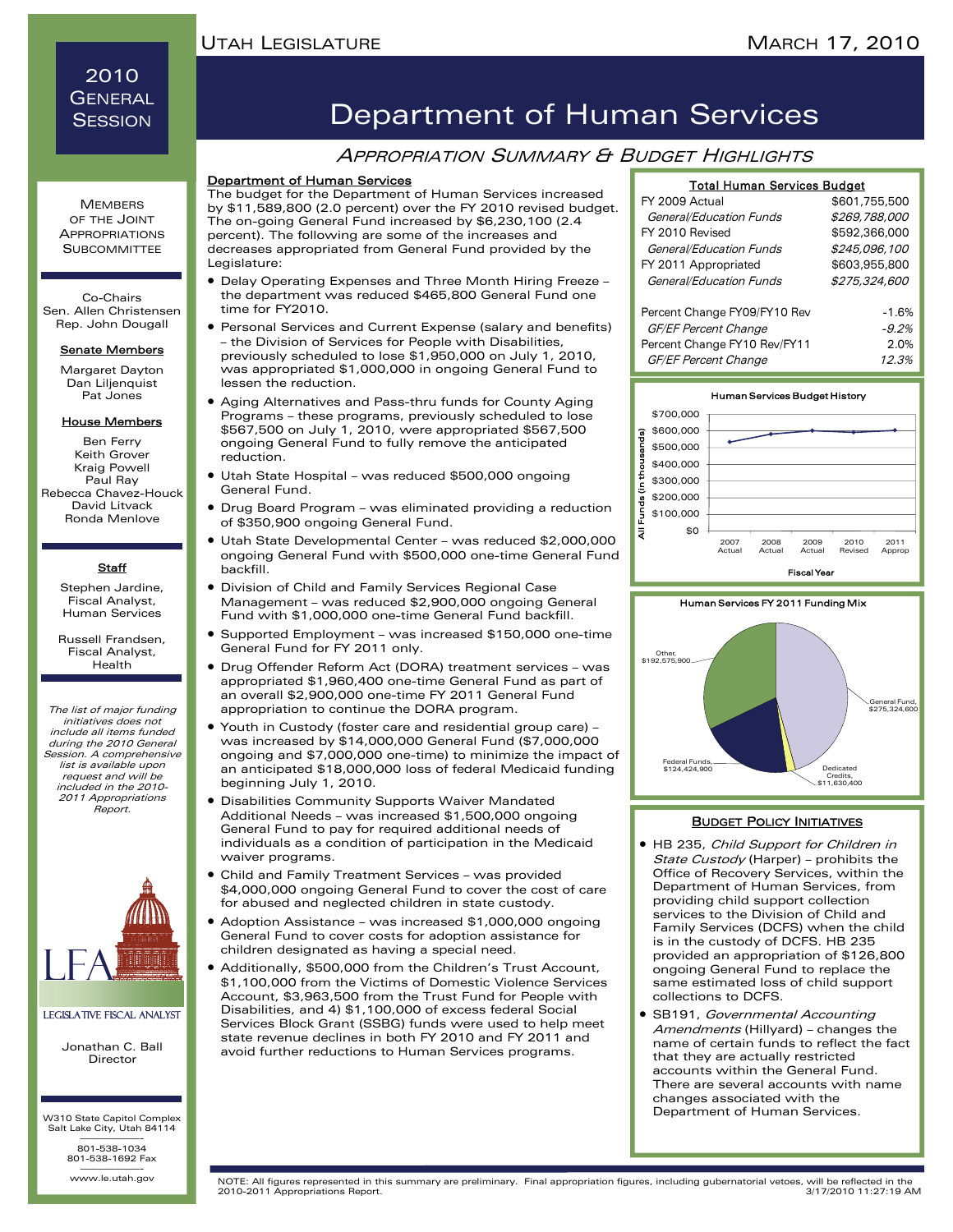## 2010 **GENERAL SESSION**

# Higher Education

## **APPROPRIATION SUMMARY & BUDGET HIGHLIGHTS**

#### Budget Summary

The Utah System of Higher Education (USHE), including the Utah College of Applied Technology (UCAT) provides academic, career, and technical education learning opportunities for students. USHE promotes research, as well as, economic, academic, cultural, and other social programs for the citizens of Utah.

The USHE is comprised of ten institutions and is governed by the State Board of Regents. The Utah Education Network (UEN), a partnership of Utah's public and higher education institutions, delivers distance learning educational services statewide. The Utah Medical Education Program (UMEP) works closely with the healthcare industry, colleges and universities, and medical education programs.

#### Major Funding Initiatives

The ongoing FY 2010 budget reflected a 17% reduction from previous appropriated levels. For FY 2010, this was partially offset with one-time funding. For FY 2011, the Legislature approved an increase of \$11.5 million from state tax funds as well as \$20 million from ARRA funds. These increases will help the institutions ameliorate the full effect of the previous reductions.

Operations and Maintenance of new facilities - \$2,898,000. (O & M funding for these facilities is added to each institution's ongoing budget, and then is backed out on a onetime basis until the facility is completed.) The four buildings that were approved, together with funding for their operations and maintenance include:

- Utah State University Agriculture Building (O & M \$493,000)
- Utah Valley University Science/Health Science Addition (O & M - \$1,244,000)
- Dixie State College Centennial Commons Building (O & M \$712,000)
- Salt Lake Community College Instructional and Administrative Complex (O & M - \$449,000)

Regents' Scholarship - \$500,000 ongoing; New Century Scholarship - \$3,850,000 one-time

One-time funding of \$19,837,800 from the American Recovery and Reinvestment Act was approved for FY 2011. After that, ongoing state tax funds will replace the ARRA funds.

Funding for security at Range Creek of \$25,000 was approved.

Prison education funding of \$423,700 was transferred to the Department of Corrections.

Funding from Public Education was transferred to Utah State University for the Sound Beginnings program (\$249,900) and the ASSERT program (\$166,000).

A buyout of the Lean Manufacturing lease was made possible with a one-time appropriation of \$385,000 to the Ogden/ Weber Applied Technology College.

The Utah Education Network (UEN) was funded with \$1,000,000 one-time Education Funds to secure a federal broadband grant of approximately \$13.9 million from the National Telecommunications & Information Administration. UEN will utilize the funds to upgrade network connectivity for 88 elementary and charter schools and 35 public libraries.

| TUM PUUYU                    |                 |
|------------------------------|-----------------|
| FY 2009 Actual               | \$1,299,489,700 |
| General/Education Funds      | \$757,201,200   |
| FY 2010 Revised              | \$1,230,599,100 |
| General/Education Funds      | \$693,319,000   |
| FY 2011 Appropriated         | \$1,231,337,200 |
| General/Education Funds      | \$720,650,200   |
| Percent Change FY09/FY10 Rev | $-5.3%$         |
| GF/EF Percent Change         | $-8.4%$         |
| Percent Change FY10 Rev/FY11 | 0.1%            |
| GF/EF Percent Change         | 3.9%            |

Total Budget





#### Other Funded Items

The following bill passed which impact Higher Education:

- S.B. 69, College of Eastern Utah Affiliation with Utah State University (Hinkins) approved the merging of CEU with USU, establishing it as a comprehensive regional college of USU. Funded line items totaling \$19,576,200 were transferred to USU. In addition to the funds transferred, the Legislature approved a one-time appropriation of \$500,000 for related costs.
- SB 52, State Board of Regents Amendments (Stowell) requires representation on the Board from rural areas of the state.

www.le.utah.gov

www.le.utah.gov NOTE: All figures represented in this summary are preliminary. Final appropriation figures, including gubernatorial vetoes, will be reflected in the 2010-2011 Appropriations Report.

**MEMBERS** OF THE JOINT APPROPRIATIONS **SUBCOMMITTEE** 

#### Co-Chairs

Sen. John Valentine Rep. Mel Brown

#### **Senate Members**

Stuart Adams Steve Urquhart Ross Romero

#### House Members

Johnny Anderson Kay McIff Bradley Daw Evan Vickers Brent Wallis R. Curt Webb Trisha Beck Carol Spackman Moss Mark Wheatley

#### **Staff**

Spencer Pratt, Fiscal Manager

Patrick Lee, Fiscal Analyst

The list of major funding initiatives does not include all items funded during the 2010 General Session. A comprehensive list is available upon request and will be included in the 2010- 2011 Appropriations Report.



#### Legislative Fiscal Analyst

Jonathan C. Ball Director

W310 State Capitol Complex Salt Lake City, Utah 84114 ———————- 801-538-1034

801-538-1692 Fax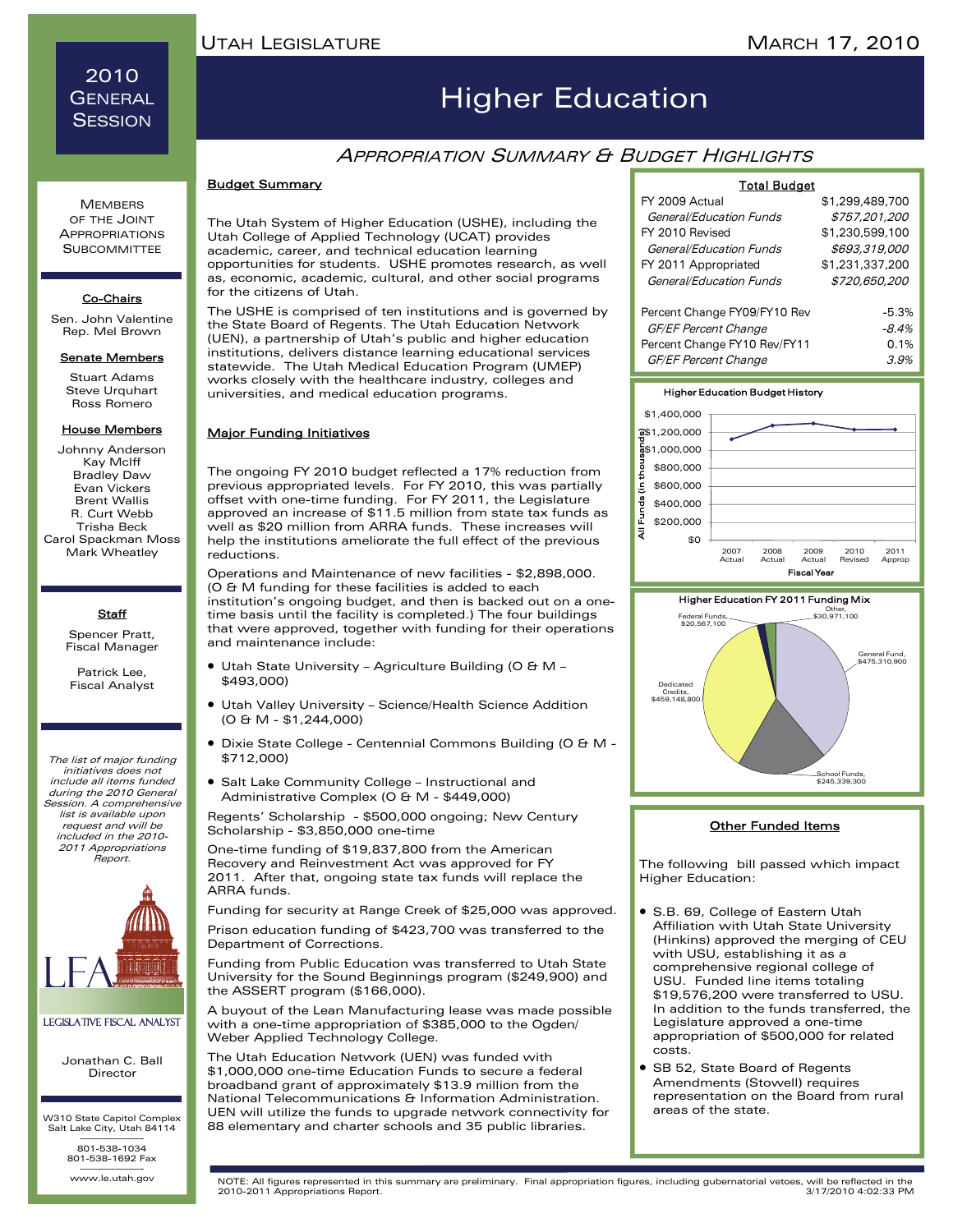## MARCH 17, 2010

## 2010 GENERAL **SESSION**

## Natural Resources

### **APPROPRIATION SUMMARY & BUDGET HIGHLIGHTS**

### BUDGET SUMMARY

This Subcommittee oversees the budget for the Department of Natural Resources, Department of Agriculture and Food, the School and Institutional Trust Land Administration, and the Public Lands Policy Coordination Office.

#### **MAJOR FUNDING INITIATIVES**

#### General Fund

- Rangeland Improvement Fund: \$104,600
- Watershed Initiative(1x): \$104,600
- Wolf Management Initiative(1x): \$100,000
- Rodeo Club: \$15,000
- Parks Region Admin. Consolidation: (\$370,000)
- Agriculture Staff Reduction: (\$235,800)
- DWR Current Expense and Travel: (\$167,000)
- Parks Adjusting Wages for Seasonal FTE: (\$155,500)
- DWR Hatcheries: (\$150,600)
- UGS Staff Vacancy and Current Expense (\$133,300) Non-General Fund

- SITLA Acquisition of Water Rights(1x): \$3,400,000 • Rangeland Improvement Projects(1x): \$2,700,000
- SITLA Acquisition of Water Rights (Suppl.): \$1,600,000
- Parks' Critical Maintenance and Repairs: \$650,000
- Invasive Species Projects(1x): \$600,000
- SITLA Business System Re-Write(1x): \$580,000
- DWR Habitat Development: \$500,000
- Jordanelle Covered Dry Storage Facilities(1x): \$440,000
- DWR Credit Card Fees (Suppl.): \$374,200
- DWR Credit Card Fees: \$374,200
- SITLA Third Bonus Refund: (\$165,000)
- DWR Walk-in Access Program: \$300,000
- Transfer from ARDL to Rural Rehab Loan Fund(1x): \$2,000,000

#### Intent Language

The Legislature intends that the proposed purchase of buildings for covered storage at Jordanelle State Park by the Division of Parks and Recreation may not exceed \$440,000.

The Legislature intends that the \$300,000 appropriation to the Division of Wildlife Resources be used to identify conflict areas between land owners and fishermen on Utah streams and rivers and purchase easements through the Walk-in Access Program.

The Legislature intends that the proceeds of the hunts for bison, deer and Bighorn sheep on Antelope Island, up to the amount of \$200,000, be used on Antelope Island State Park. Both conservation and regular hunts will be coordinated through a cooperative agreement between the Division of State Parks and the Division of Wildlife Resources.

The Legislature intends that these funds be appropriated to securitize, at a discounted rate, funding for emergency relief loans to the dairy sector, as determined by the Agricultural Advisory Board to be under severe distress. The Legislature intends that these emergency relief loans be secured with United States Department of Agriculture loan protection guarantees, be approved and administered by the Agricultural Advisory Board, and be secured with sufficient funds or other collateral to assure revenue bond payment.

#### Total Budget

| FY 2009 Actual               | \$251,357,000 |
|------------------------------|---------------|
| General/Education Funds      | \$80,228,000  |
| FY 2010 Revised              | \$270,229,300 |
| General/Education Funds      | \$57,831,500  |
| FY 2011 Appropriated         | \$264,829,200 |
| General/Education Funds      | \$49.893.400  |
| Percent Change FY09/FY10 Rev | 7.5%          |
| <b>GF/EF Percent Change</b>  | $-27.9%$      |
| Percent Change FY10 Rev/FY11 | $-2.0%$       |
| GF/EF Percent Change         | $-13.7%$      |







#### Budget Policy Initiatives

- H.B. 240, Department of Natural Resources Amendments, changed the user fees for playing nine holes of golf at Wasatch Mountain, Palisade, and Green River State Parks from \$1.50 to 15% of the green fees, which is projected to generate additional revenues for the Division of Parks and Recreation.
- SB0024S01, Land Exchange Distribution Account Amendments, adjusted the allocation formula and provided 1%, estimated \$133,300, of the monies in the Land Exchange Distribution Account to the Utah Geological Survey for wells tests, other hydrologic studies, and air quality monitoring in the West Desert.

www.le.utah.gov NOTE: All figures represented in this summary are preliminary. Final appropriation figures, including gubernatorial vetoes, will be reflected in the 2010-2011 Appropriations Report.

**MEMBERS** OF THE JOINT APPROPRIATIONS **SUBCOMMITTEE** 

#### Co-Chairs

Rep. Kerry Gibson Sen. Dennis Stowell

#### **Senate Members**

David Hinkins Brent Goodfellow

#### House Members

Roger Barrus Jack Draxler John Mathis Michael Noel James Gowans Bill Wright Christine Watkins

### **Staff**

Ivan Djambov, Fiscal Analyst

The list of major funding initiatives does not include all items funded during the 2010 General Session. A comprehensive list is available upon request and will be included in the 2010- 2011 Appropriations Report.



#### Legislative Fiscal Analyst

Jonathan C. Ball Director

W310 State Capitol Complex Salt Lake City, Utah 84114 ———————- 801-538-1034

801-538-1692 Fax

www.le.utah.gov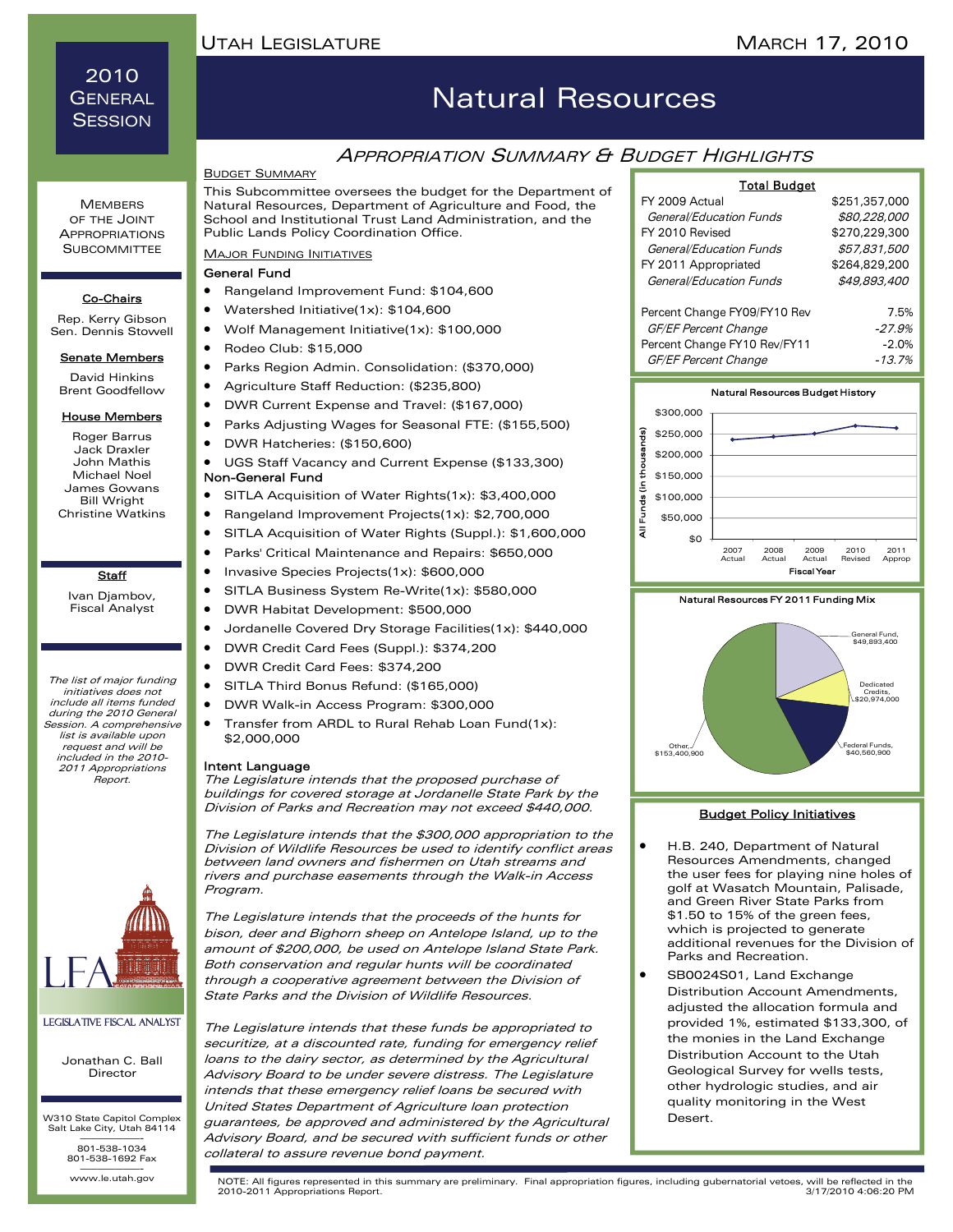## 2010 **GENERAL SESSION**

Co-Chairs Sen. Howard Stephenson Rep. Merlynn Newbold **Senate Members** Chris Buttars Lyle Hillyard Karen Morgan House Members Tim Cosgrove Lorie Fowlke Francis Gibson Gregory Hughes Bradley Last Rebecca Lockhart Marie Poulson Phil Riesen

> **Staff** Ben Leishman, Fiscal Analyst Patrick Lee, Fiscal Analyst

A comprehensive list is available upon request and will be included in the 2010-2011

# Public Education

## APPROPRIATION SUMMARY & BUDGET HIGHLIGHTS

The public education budget is the largest expenditure category in the state budget. School districts and charter schools receive operating funds through the budget. Public school enrollment is estimated to reach 574,317 this fall, an increase of 11,044 over fall 2009. The majority of new growth, 8,045 students, will likely occur in Utah's charter schools. In addition to the Minimum School Program and School Building Program, the budget includes funding for state -wide education support agencies.

MAJOR FUNDING CHANGES - FY 2011

- Maintain WPU Value at \$2,577 \$35 million, provides the FY 2010 WPU Value for the 13,581 additional WPUs expected from student enrollment growth. Funding for Basic School Programs will increase/decrease based on changes in the number of Weighted Pupil Units for each program.
- Ongoing Budget Reductions (\$21.1) million, includes (\$6.3m) in Pupil Transportation, (\$8m) School Building Program, (\$2.1m) Public Education Job Enhancement Program, (\$.5m) Library Books & Electronic Resources, (\$2.5m) Social Security & Retirement Program, and (\$1.6m) for a 2% reduction in several programs in Education Agencies & the Minimum School Program.
- Ongoing Add-Backs \$247.3 million, \$19.9m maintains Voted & Board Leeway State Guarantee at \$25.25/WPU, \$13.6m for Charter School Local Replacement, \$2.1m for Educator Salary Adjustments, \$2.7m for ELL Software Licenses, \$.9m for Carson Smith Special Needs Scholarships, \$.75m for Critical Languages & Dual Immersion, \$.5m for Charter School Administrative Costs.

 \$217.5m in ongoing funding to provide a Flexible Allocation to school districts & charter schools. Funding is distributed on a WPU basis.

 \$81,500 to maintain FY 2010 ongoing funding levels in the Fine Arts (POPS) and Science (iSEE) outreach programs.

• One-time Add-Backs - \$12.7 million, \$6.3m for Pupil Transportation (offsets the ongoing reduction), \$5m for Teacher Supplies & Materials, \$400,000 for Library Books & Electronic Resources, \$350,000 for the Public Education Job Enhancement Program, and \$658,800 for the Beverley Taylor Sorenson Arts Learning Program (maintains FY 2010 funding level in FY 2011).

#### • Budget Reallocations

- 1. Electronic High School from Minimum School Program to USOE - Initiative Programs - \$2m
- 2. Performance Based Compensation Pilot Program from USOE - Initiative Programs to the Minimum School Program - \$300,000
- 3. Social Security & Retirement remaining funding reallocated to the new Flexible Distribution program in the Minimum School Program - \$10.9m
- 4. Sound Beginnings & ASSERT Autism Support Service from USOE Initiative Programs to Utah State University - \$415,800

MAJOR FUNDING CHANGES - FY 2010

- Minimum School Program Legislators did not reduce total funding levels in FY 2010. Reallocations moved (\$15.6m) from one-time back-fill funding to support \$2.1m for Educator Salary Adjustments and \$13.5m for the Voted & Board Leeway State Guarantee.
- Education Agencies Reduced a total of \$1.3m in the Utah State Office of Education, Utah Schools for the Deaf and the Blind, Education Contracts, Fine Arts Outreach (POPS), and Science Outreach (iSEE).

| <b>Total Budget</b>          |                 |
|------------------------------|-----------------|
| FY 2009 Actual               | \$3,663,970,560 |
| General/Education Funds      | \$2,435,769,286 |
| FY 2010 Revised              | \$3,594,571,056 |
| General/Education Funds      | \$2,293,037,886 |
| FY 2011 Appropriated         | \$3,374,075,664 |
| General/Education Funds      | \$2,384,824,686 |
|                              |                 |
| Percent Change FY09/FY10 Rev | $-1.9%$         |
| GF/EF Percent Change         | $-5.9%$         |
| Percent Change FY10 Rev/FY11 | $-6.1%$         |
| <b>GF/EF Percent Change</b>  | 4.0%            |





#### Appropriations Report. For a purchase of the propriations of the propriations Report.

- Minimum School Program \$2,912,216,064
- School Building Program \$14,499,700
- Education Agencies

USOE - \$256,379,400

USOE Initiative Programs - \$10,331,200

USDB - \$29,985,400

Child Nutrition - \$136,081,900

Educator Licensing - \$1,266,100

Charter School Board - \$5,681,900

Fine Arts Outreach - \$2,786,800

Science Outreach - \$1,709,400

Education Contracts - \$3,137,800



### Legislative Fiscal Analyst

Jonathan C. Ball Director

W310 State Capitol Complex Salt Lake City, Utah 84114 ———————- 801-538-1034

801-538-1692 Fax

www.le.utah.gov

www.le.utah.gov NOTE: All figures represented in this summary are preliminary. Final appropriation figures, including gubernatorial vetoes, will be reflected in the 2010-2011 Appropriations Report.

## BUDGET SUMMARY

**MEMBERS** OF THE JOINT APPROPRIATIONS **SUBCOMMITTEE**